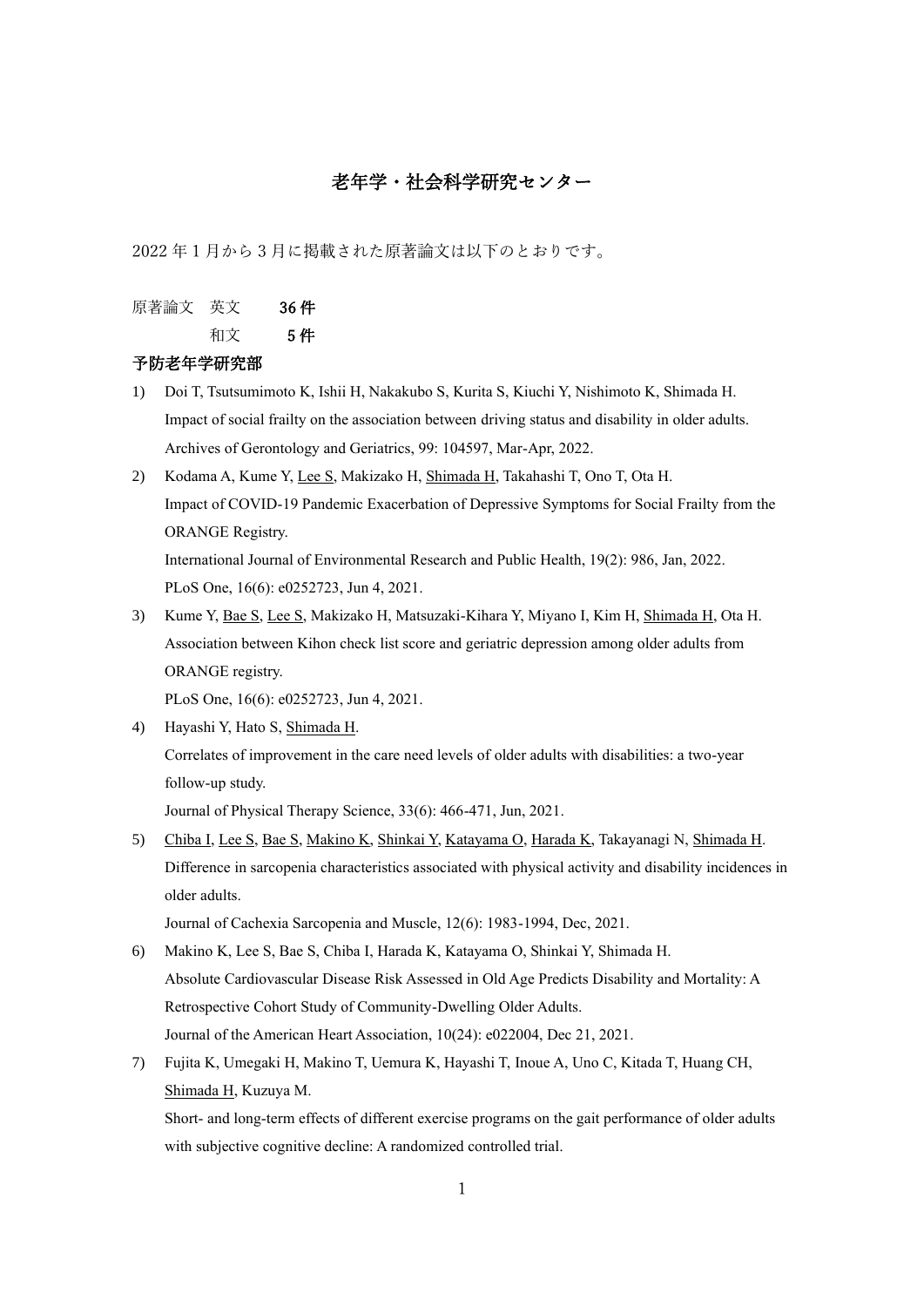Experimental Gerontology, 156: 111590, Dec, 2021.

- 8) Kume Y, Kodama A, Takahashi T, Lee S, Makizako H, Ono T, Shimada H, Ota H. Social frailty is independently associated with geriatric depression among older adults living in northern Japan: A cross-sectional study of ORANGE registry. Geriatrics & Gerontology International, 22(2): 145-151, Feb, 2022.
- 9) Shimada H, Lee S, Harada K, Bae S, Makino K, Chiba I, Katayama O, Arai H. Study protocol of a comprehensive activity promotion program for the prevention of dementia: A randomized controlled trial protocol. Journal of Prevention of Alzheimers Disease, 2022. 【Epub ahead of print】
- 10) Shimada H, Doi T, Lee S, Tsutsumimoto K, Bae S, Makino K, Nakakubo S, Arai H. Identification of Disability Risk in Addition to Slow Walking Speed in Older Adults. Gerontology: 1-10, 2021. 【Epub ahead of print】
- 11) Chiba I, Lee S, Bae S, Makino K, Shinkai Y, Katayama O, Harada K, Yamashiro Y, Takayanagi N, Shimada H. Isotemporal Substitution of Sedentary Behavior with Moderate- to Vigorous- Physical Activity Is Associated with Lower Risk of Disability: A Prospective Longitudinal Cohort Study. Physical Therapy & Rehabilitation Journal, 2022. 【Epub ahead of print】

### フレイル研究部

1) Kawahito Y, Morinobu A, Kaneko Y, Kohno M, Hirata S, Kishimoto M, Seto Y, Sugihara T, Tanaka E, Ito H, Kojima T, Matsushita I, Nishida K, Mori M, Murashima A, Yamanaka H, Nakayama T, Kojima M, Harigai M.

Drug TreatmentAlgorithm and Recommendations from the 2020 update of the Japan College ofRheumatology Clinical Practice Guidelines for the ManagementofRheumatoidArthritis-Secondary Publication.

Mod Rheumatol, Mar 16 2022. 【Epub ahead of print】

- 2) Ito H, Nishida K, Kojima T, Matsushita I, Kojima M, Hirata S, Kaneko Y, Kishimoto M, Kohno M, Mori M, Morinobu A, Murashima A, Seto Y, Sugihara T,Tanaka E, Nakayama T, Yamanaka H, Kawahito Y, Harigai M. Non-Drug and SurgicalTreatment Algorithm and Recommendations for the 2020 Update of the Japan Collegeof Rheumatology Clinical Practice Guidelines fortheManagementof RheumatoidArthritis - Secondary Publication. Mod Rheumatol, Mar 16 2022 . 【Epub ahead of print】
- 3) Yoshida M, Satake S, Ishida K, Tanaka Y, Ukai M. A non-interventional cross-sectional re-contact study investigating the relationship between overactive bladder and frailty in older adults in Japan.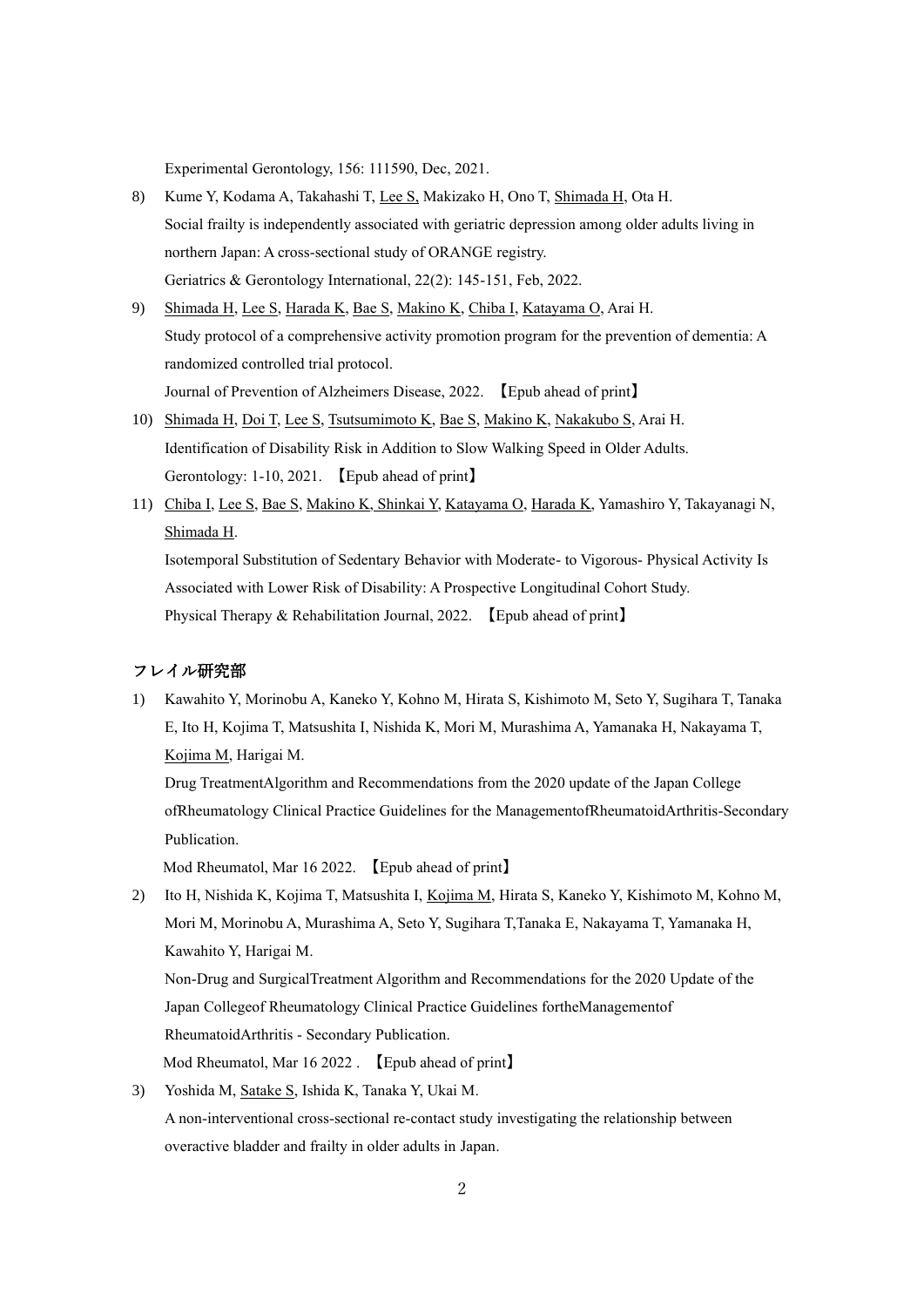BMC Geriatrics 2022 Jan 21.

4) Kinoshita K, Otsuka R, Nishita Y, Tange C, Tomida M, Zhang S, Ando F, Shimokata H, Arai H. Breakfast Protein Quality and Muscle Strength in Japanese Older Adults: A Community-Based Longitudinal Study.

Journal of the American Medical Directors Association, Jan 07 2022. 【Epub ahead of print】

#### 老年社会科学研究部

1) Wei-Ling C, Nishita Y, Akinori Nakamura A, Kato T, Nakagawa T, Shu Z, Shimokata H, Otsuka R, Kuan-Pin S, Arai H.

Hemoglobin Concentration is Associated with the Hippocampal Volume in Community-Dwelling Adults.

Archives of Gerontology and Geriatrics, Feb 2022. 【Epub ahead of print】

- 2) Nakagawa T, Nishita Y, Tange C, Tomida M, Otsuka R, Ando F, Shimokata H. Does positive affect predict mortality and morbidity? A 19-year longitudinal study of middle-aged and older Japanese adults. Journal of Research in Personality, Feb 2022. 【Epub ahead of print】
- 3) Noguchi T, Ishihara M, Murata C, Nakagawa T, Komatsu A, Kondo K, Saito T. Art and cultural activity engagement and depressive symptom onset among older adults: A longitudinal study from the Japanese Gerontological Evaluation Study. International Journal of Geriatric Psychiatry, Jan 29 2022.
- 4) Noguchi T, Nakagawa T, Komatsu A, Ishihara M, Shindo Y, Otani T, Saito T. Social functions and adverse outcome onset in older adults with mild long-term care needs: A twoyear longitudinal study.

Archives of Gerontology and Geriatrics, Jan 22 2022.

- 5) Nakagawa T, Noguchi T, Komatsu A, Ishihara M, Saito T. Aging-in-place preferences and institutionalization among Japanese older adults: a 7-year longitudinal study. BMC Geriatrics,Jan 21 2022.
- 6) Noguchi T, Kondo F, Nishiyama T, Otani T, Nakagawa-Senda H, Watanabe M, Imaeda N, Goto C, Hosono A, Shibata K, Kamishima H, Nogimura A, Nagaya K, Yamada T, Suzuki S. The Impact of Marital Transitions on Vegetable Intake in Middle-aged and Older Japanese Adults: A 5-year Longitudinal Study. Journal of Epidemiology,Feb 5 2022.
- 7) Tomida M, Nishita Y, Tange C, Nakagawa T, Otsuka R, Ando F, Shimokata H. Typology of Work–Family Balance Among Middle–Aged and Older Japanese Adults. Frontiers in Psychology, March 16 2022.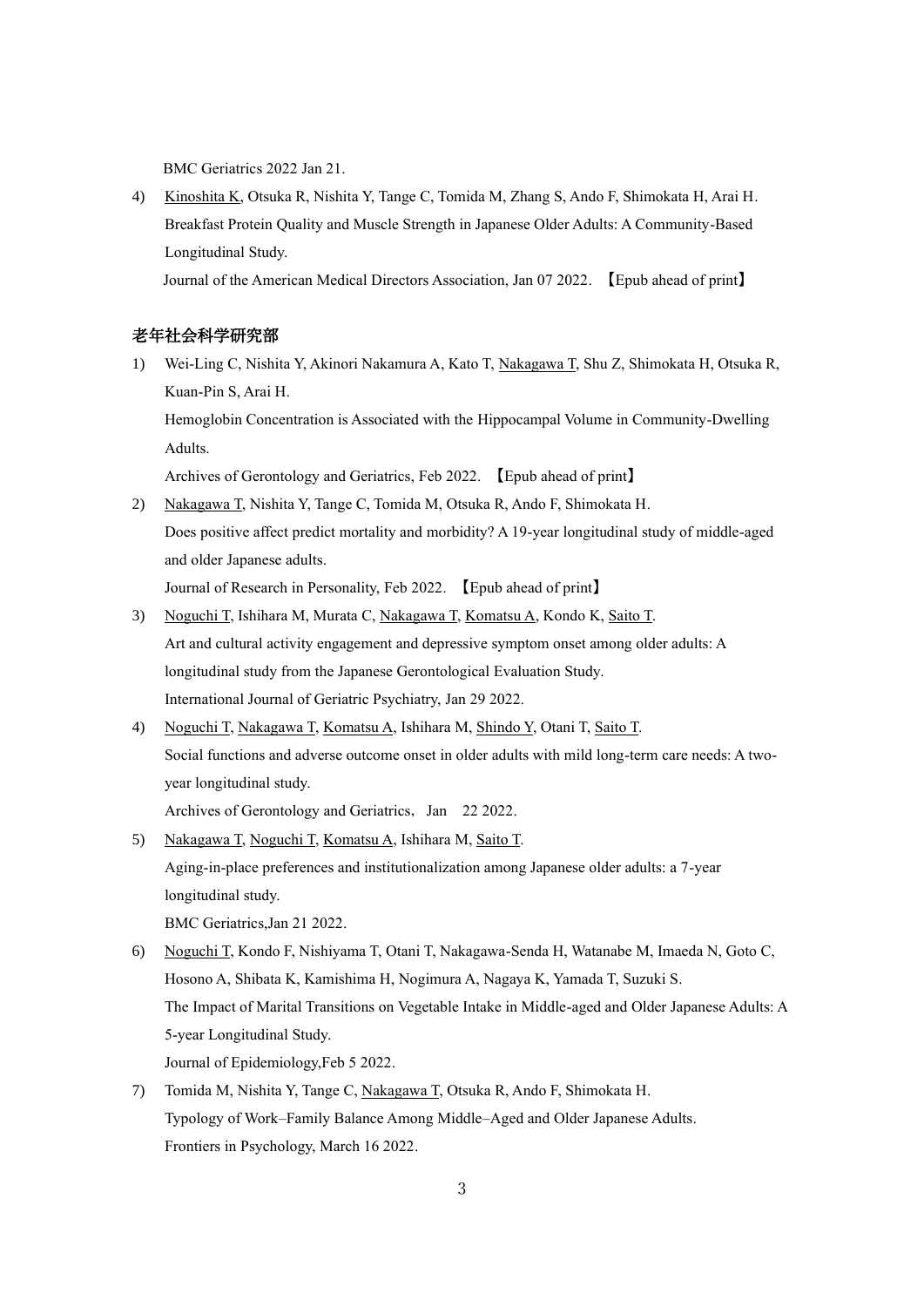## 老年学評価研究部

Gero K, Yazawa A, Kondo N, Hanazato M, Kondo K, Kawachi I. Comparison of three indices of relative income deprivation in predicting health status. Social Science & Mdicine, Available online 13 Jan 2022,114722.https://doi.org/10.1016/j.socscimed.2022.114722.

- 1) Yazawa A, Aida J, Kondo K, Kawachi I. Gender differences in risk of posttraumatic stress symptoms after disaster among older people: Differential exposure or differential vulnerability?. Journal of Affective Disorders. 2022 Jan 15;297:447-454.
- 2) Fujihara S, Miyaguni Y, Tsuji T, Kondo K. Community-level social participation and functional disability among older adults: A JAGES multilevel longitudinal study. Archives of Gerontology and Geriatrics. 2022 Jan 24; 100.104632.doi.org/10.1016/j.archger.2022.104632
- 3) Yazawa A, Shiba K, Inoue Y, Okuzono S, Inoue K, Kondo N, Kondo K, Kawachi I. Early childhood adversity and late-life depressive symptoms: unpacking mediation and interaction by adult socioeconomic status. Soc Psychiatry Psychiatr Epidemiol, 2022 Feb 1

doi:10.1007/s00127-022-02241-x.

- 4) Ikeda T, Cooray U, Hariyama M, Aida J, Kondo K, Murakami M, Osaka K. An Interpretable Machine Learning Approach to Predict Fall Risk Among Community-Dwelling Older Adults: a Three-Year Longitudinal Study. J Gen Intern Med, 2022 Feb 2 10.1007/s11606-022-07394-8.
- 5) Okuzono S, Shiba K, Kim E, Shirai K, Kondo N, Fujiwara T, Kondo K, Lomas T, Trudel-Fitzgerald C, Kawachi I, Tyler J.VanderWeele. Ikigai and subsequent health and wellbeing among Japanese older adults: Longitudinal outcomewide analysis.

Lancet Reg Health West Pac. 【Epub ahead of print】

- 6) Koga C, Tsuji T, Hanazato M, Takasugi T, Kondo K. Types of Elder Abuse and Dementia Onset among Older Adults in Japan: A 6-year Longitudinal Study from the Japan Gerontological Evaluation Study. Archives of Gerontology and Geriatrics. 2022 Feb 9 ; 100 : 104656.doi.org/10.1016/j.archger.2022.104656.
- 7) Haseda M, Takagi D, Stickley A, Kondo K, Kondo N. Effectiveness of a community organizing intervention on mortality and its equity among older residents in Japan: A JAGES quasi-experimental study.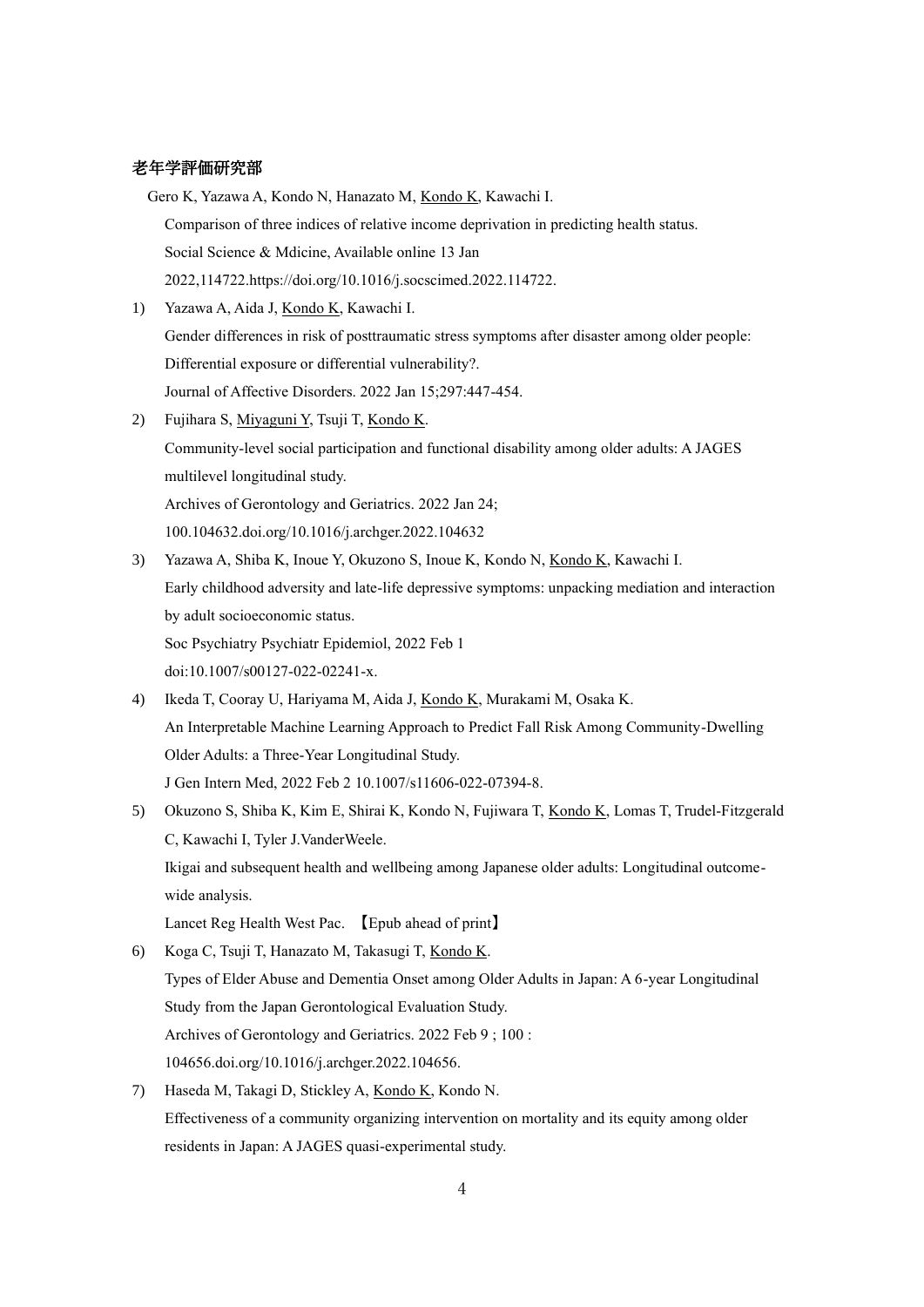Health & Place,2022 Mar;74:102764. doi: 10.1016/j.healthplace.2022.102764. Epub 2022 Feb 10.

- 8) Fuji Y, Sakaniwa R, Shirai K, Saito T, Ukawa S, Iso H, Kondo K. The number of leisure-time activities and risk of functional disability among Japanese older population: the JAGES cohort. Prev Med Rep, 2022 Feb 19;26:101741. doi: 10.1016/j.pmedr.2022.101741.
- 9) Noguchi T, Ishihara M, Murata C, Nakagawa T, Komatsu A, Kondo K, Saito T. Art and cultural activity engagement and depressive symptom onset among older adults: A longitudinal study from the Japanese Gerontological Evaluation Study. International Journal of Geriatric Psychiatry. 2022 Mar;37(3). Doi:10.1002/gps.5685.
- 10) Kusama T, Kiuchi S, Tani Y, Aida J, Kondo K, Osaka K.(重複記載) The lack of opportunity to eat together is associated with an increased risk of weight loss among independent older adults: a prospective cohort study based on the JAGES. Age Ageing. 2022 Mar 1;51(3):afac022. doi: 10.1093/ageing/afac022.
- 11) Nakazawa N, Kusama T, Cooray U, Yamamoto T, Kiuchi S, Abbas H, Yamamoto T, Kondo K, Osaka K, Aida J.

Large contribution of oral status for death among modifiable risk factors in older adults: the JAGES prospective cohort study.

The Journals of Gerontology: Series A. 2022 Mar 1;glac052. doi.org/10.1093/gerona/glac052.

12) Okuzono S, Shiba K, Lee H.H, Shirai K, Koga H, Kondo N, Fujiwara T, Kondo K, Grodstein F, Kubzansky L, Fitzgerald C.T.

Optimism and Longevity Among Japanese Older Adults.

J Happiness Stud. 2022 Mar 11.doi:10.1007/s10902-022-00511-8.

- 13) Nakagomi A, Shiba K, Kawachi I, Ide K, Nagamine Y, Kondo N, Haazato M, Kondo K. Internet use and subsequent health and well-being in older adults: An outcome-wide analysis. Computers in Human Behavior. Volume 130, May 2022, 107156.
- 14) 阿部紀之, 井手一茂, 辻大士, 宮國康弘, 櫻庭唱子, 近藤克則. 狭義の通いの場への 1 年間の参加による介護予防効果:JAGES 松戸プロジェクト縦断研 究.

総合リハビリテーション 50(1):61-67,2022/1.

- 15) 小牧靖典, 平塚義宗, 池田登顕, 柳奈津代, 近藤克則. 高齢者の就労状況と QOL の関連性―QALY 試算による経済学的評価も含めて―. 厚生の指標,69(2) : 9-17, 2022/2.
- 16) 河口謙二郎, 横山芽衣子, 井手一茂, 近藤克則. スポーツクラブを利用する地域在住高齢者におけるグループ運動と運動継続との関連:リ ソルの森ウェルネスエイジクラブ縦断研究. 日本老年医学会雑誌, 59(1) : 79-89, 2022 年 3 月.